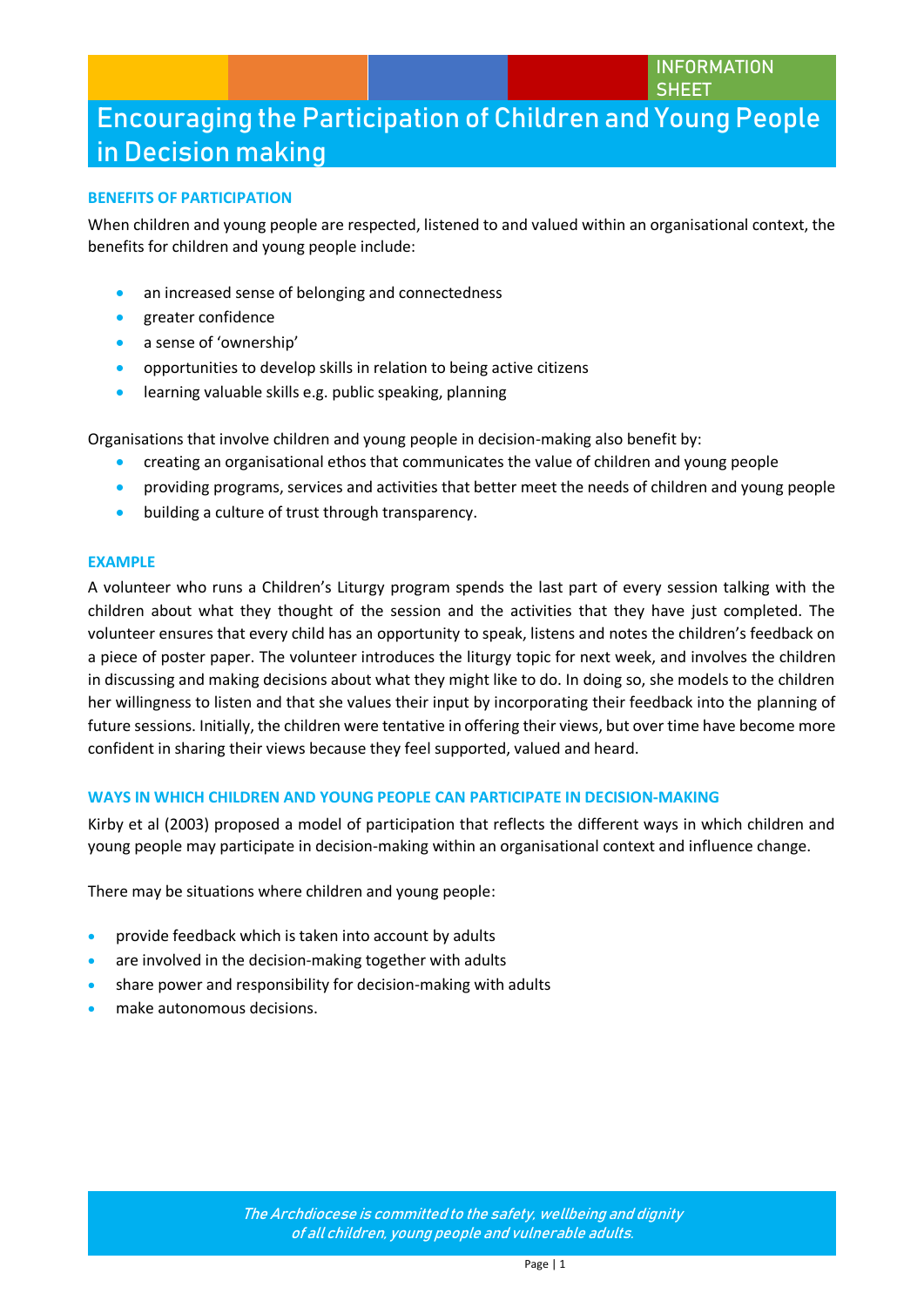#### **EXAMPLES**

| <b>Provide feedback</b> | Children attending the Catechist Program are asked what they would like to do for     |
|-------------------------|---------------------------------------------------------------------------------------|
|                         |                                                                                       |
|                         | their end-of-year celebration. The children offer some options, then the volunteers   |
|                         | consider the suggested options and make a decision.                                   |
| Be involved in          | Children attending playgroup choose activities together with their parents by         |
| decision-making         | deciding which activities will be put out for play. The playgroup leader has put up   |
| with adults             | photographs of the different play activities. The children with their parents look at |
|                         | the photographs and put a sticker on their favourite activities for the playgroup     |
|                         | session. The children and their parents have selected playdough, home corner, the     |
|                         | building blocks and painting.                                                         |
| Share power and         | The youth advisory committee of a welfare agency has been involved in evaluating      |
| responsibility          | the youth outreach program with agency staff – together they plan and share           |
|                         | responsibility for delivering the service. The youth advisory committee meets with    |
|                         | agency staff four times a year.                                                       |
| <b>Make autonomous</b>  | The young people who attend the youth group have been talking about and praying       |
| decisions               | for drought-affected farmers for a couple of weeks. As a group, they decide that      |
|                         | they would like to raise some funds for the farmers. The young people gather          |
|                         | information about each of the charities working with farmers and decide on a          |
|                         | charity organisation that they will support. The young people brainstorm various      |
|                         | fundraising ideas and decide that they will run a cake stall after mass on Sunday.    |

While the contributions of children and young people are integral to those decisions that affect them (NSW Commission for Children and Young People 2001, p. 6), organisations will need to select the most appropriate level of participation to suit the circumstances. The level of participation of children and young people and the degree to which the views of children and young people are incorporated will vary depending on the circumstances (e.g. nature of the program, relevance and importance of the issue) and what is most appropriate for the children and young people involved (e.g. given their age, capacity, interest).

While the importance of involving children and young people in decision-making cannot be overstated, it is important to set clear expectations about the involvement of children and young people, and to explain to children and young people how their input will be used and/or the scope of their involvement.

#### Shier (2001, p. 113) suggests that:

Taking children's views into account in decision-making does not imply that every decision must be made in accordance with children's views, or that adults are bound to implement whatever children ask for.

#### **PARTICIPATION METHODS**

Participation may be formal or informal and may include:

- informal discussions with children and young people
- questionnaires/surveys (hardcopy or online)

**The Archdiocese is committed to the safety, wellbeing and dignity of all children, young people and vulnerable adults. Child** Page | 2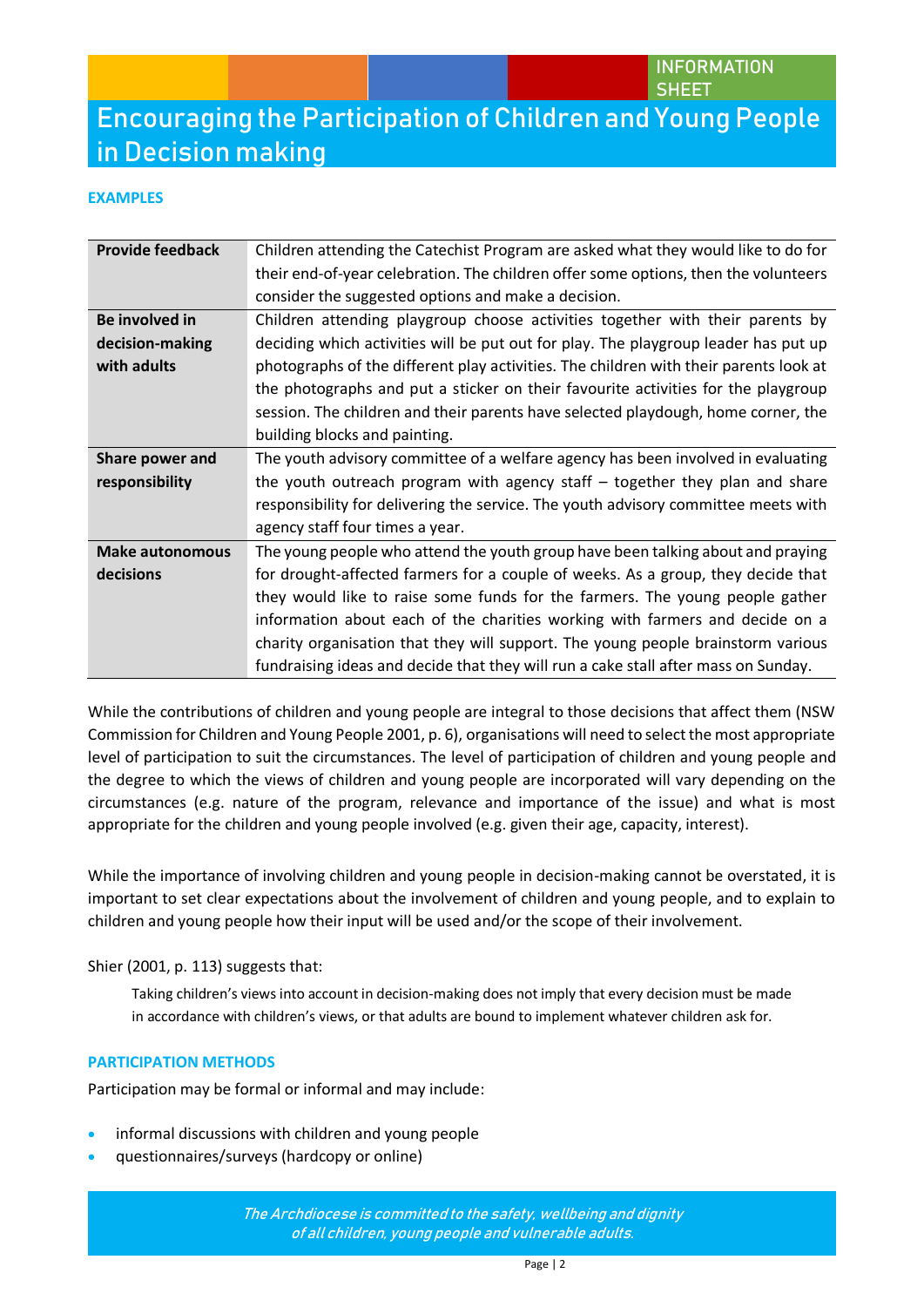- feedback forms
- group discussions
- interviews (e.g. with a small group of children or young people)
- brainstorming activities
- advisory groups or committees
- suggestion box
- social media
- art and drama interactive activities.

Different types of participation are appropriate to different situations and the age, developmental stage and capacity of children and young people involved. Shier (2001) emphasises the importance of using a range of approaches to enable children and young people of varying abilities to participate to express their views. We can tailor our approach to maximise participation in a variety of ways.

For example:

- Use different methods of engagement (e.g. schedule a group discussion in addition to sending out a survey to create an opportunity for young people for whom reading and writing is difficult to participate).
- Undertake consultations with an interpreter present to ensure that children and young people from culturally and linguistically diverse backgrounds are able to participate and contribute.
- Translate materials into relevant community languages (e.g. surveys, information sheets).
- Involve cultural or community leaders to engage with children and young people (e.g. Aboriginal and Torres Strait Islander community elders).
- Provide additional assistance for children and young people with a disability if required to promote participation (e.g. read out survey questions and scribe the response).
- Use creative art activities to gather feedback and encourage the involvement of younger children (e.g. 'Can you draw what makes you feel safe here?')
- Provide information in child-friendly language.
- Use photography (e.g. encourage young people to take photographs of what they enjoy or like at youth group).
- Use technology (e.g. online surveys or apps).
- Encourage children and young people to make a video to capture their views.

### **EXAMPLE**

An agency is involving children and young people in selecting a fundraising project for the upcoming year. The agency has decided to run two separate consultation groups. The group comprised of secondary school students is provided with written information about three possible projects and asked to read through the information before engaging in a group discussion and voting on the project they are most interested in. The primary school aged group is given a visual presentation (PowerPoint) with photographs and a brief summary of each project. This is followed by a group discussion. Three separate posters representing each of the fundraising projects are attached to a wall and the younger children vote on their preferred choice by attaching a sticker to their preferred project.

**The Archdiocese is committed to the safety, wellbeing and dignity of all children, young people and vulnerable adults. Child** Page | 3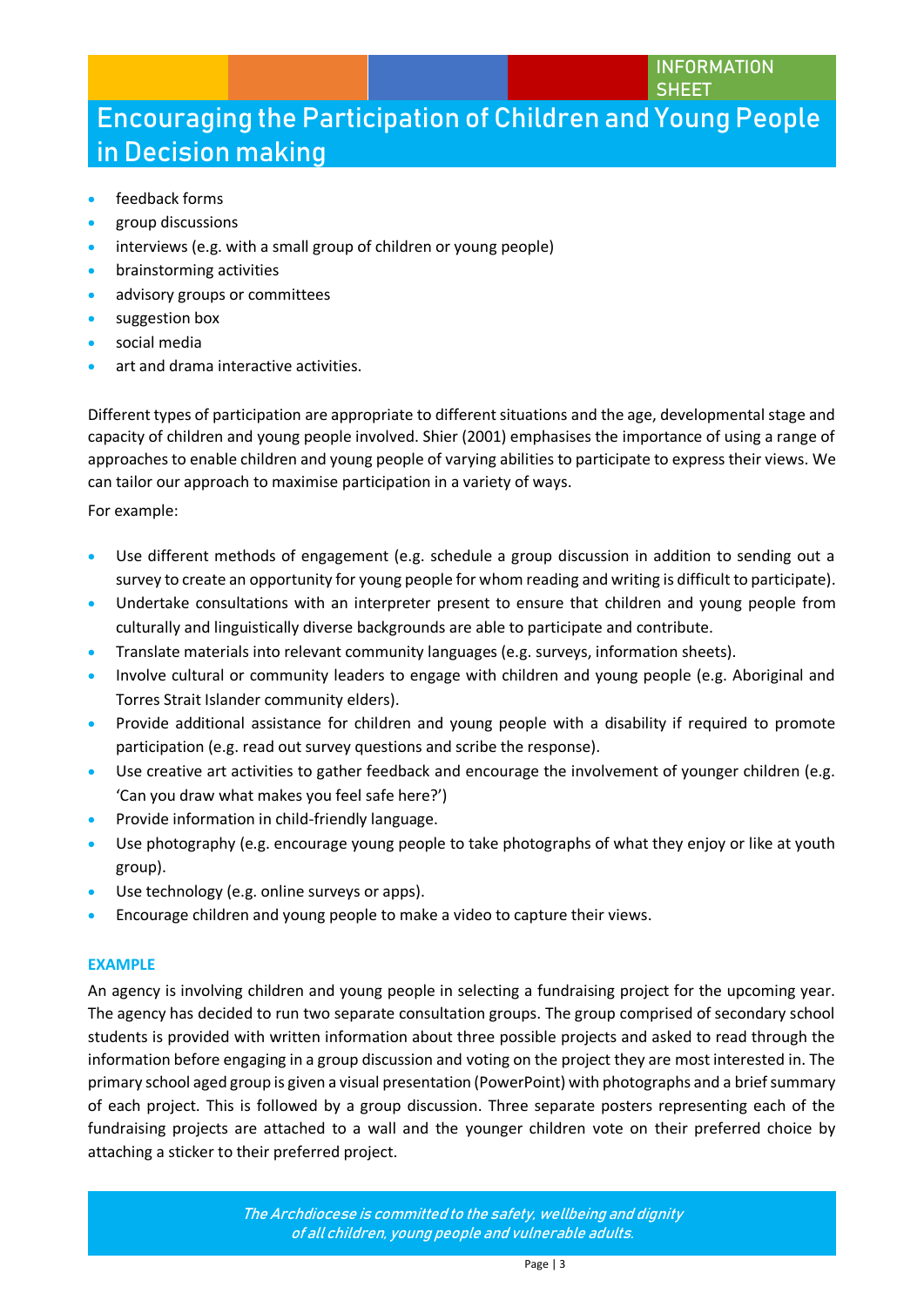When considering methods for involving children and young people in decision-making, it is important to consider possible barriers to participation and implement approaches that are likely to support and enable children and young people to be involved (Shier 2001).

Barriers to participation may be magnified for vulnerable children and young people as they may lack confidence and not expect to participate due to past experiences.

Department of Child Safety (Qld) 2006, p. 6

Generally, children and young people prefer approaches that 'fit with their way of doing business' (NSW Commission for Children and Young People 2001).

Most children and young people prefer approaches that are:

- welcoming (e.g. refreshments are provided)
- informal
- informative that is, where information is provided to enable them to effectively provide feedback and/or participate in decision-making (e.g. issues are explained, goals of participation are clear)
- supportive
- respectful of privacy and confidentiality
- straightforward (i.e. not overly difficult or complex)
- not onerous in terms of time
- engaging and/or fun (e.g. a range of activities such as discussion, drawing, writing ideas up on Post-It notes)
- provide feedback to participants to demonstrate that the organisation is listening.

#### **USEFUL RESOURCE**

Australian Childhood Foundation July 18, *We want children and young people to tell us what they think – Poster.*

<https://professionals.childhood.org.au/app/uploads/2018/08/ACF354-SGC-Standards-Poster-2-8419.pdf>

CCYP [Commission for Children and Young People] n.d., *Empowerment and participation of children*, Tip Sheet: Child safe organisations.

<https://ccyp.vic.gov.au/assets/resources/tipsheet-empower-participation-children.pdf>